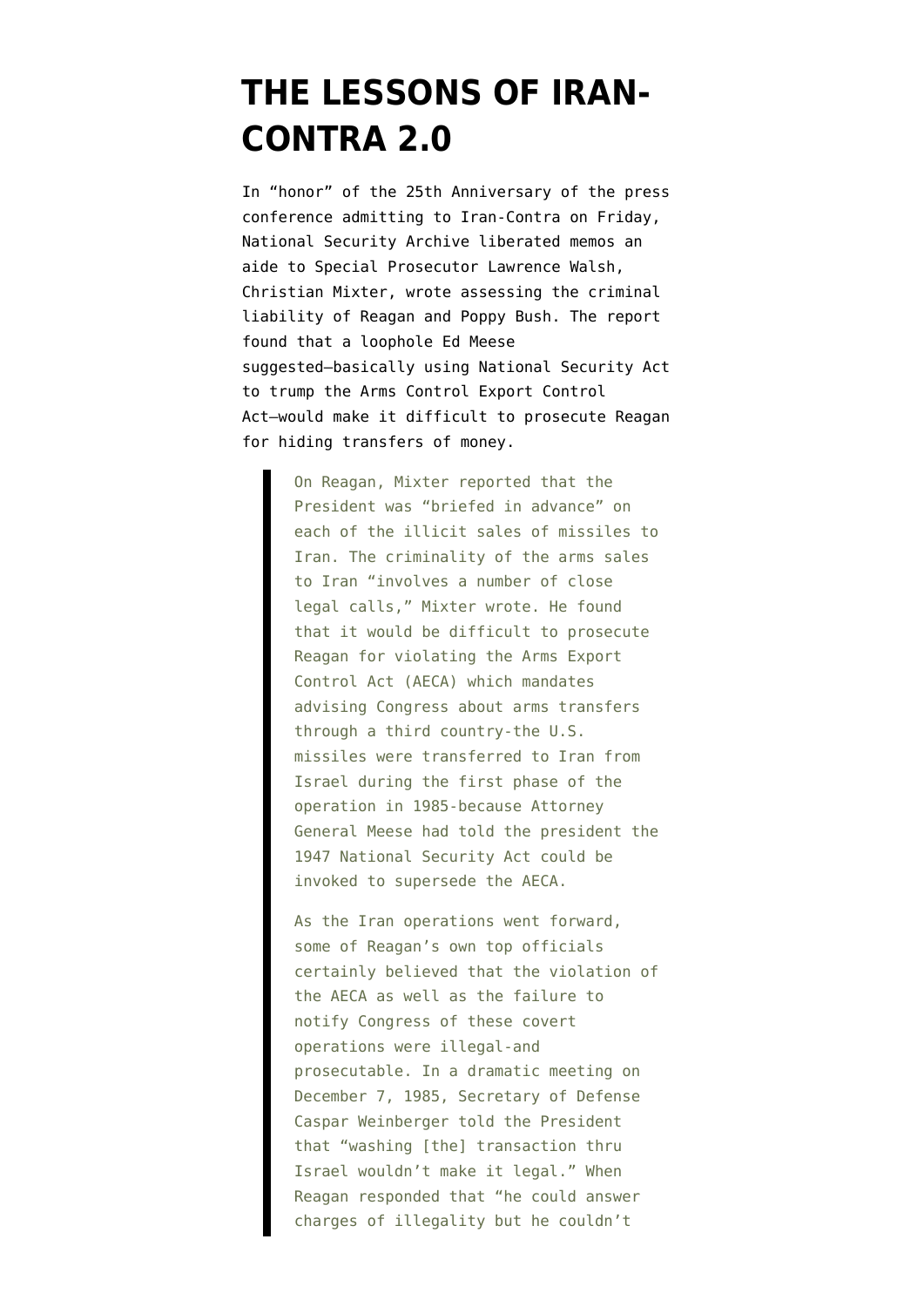answer charge that 'big strong President Reagan passed up a chance to free hostages," Weinberger suggested they might all end up in jail. "Visiting hours are on Thursdays," Weinberger stated. As the scandal unfolded a year later, Reagan and his top aides gathered in the White House Situation Room the day before the November 25 press conference to work out a way to protect the president from impeachment proceedings.

And you couldn't prosecute Reagan for lying to the American people because doing that is not a crime.

> Mixter also found that Reagan's public misrepresentations of his role in Iran-Contra operations could not be prosecuted because deceiving the press and the American public was not a crime.

As to Poppy, he was intimately involved in all the same close calls decisions Reagan was, but since he was junior to Reagan, you couldn't prosecute him either. (The memo was written before it became clear Poppy had been hiding his diaries from the investigation.)

The [NSA report](http://www.gwu.edu/~nsarchiv/NSAEBB/NSAEBB365/index.htm) on the documents–particularly this detail…

> The memorandum on criminal liability noted that Bush had a long involvement in the Contra war, chairing the secret "Special Situation Group" in 1983 which "recommended specific covert operations" including "the mining of Nicaragua's rivers and harbors." Mixter also cited no less than a dozen meetings that Bush attended between 1984 and 1986 in which illicit aid to the Contras was discussed.

… Reminded me of [Sy Hersh's description](http://www.emptywheel.net/2009/03/23/cheneys-assassination-squads-and-iran-contra-and-findings/) of a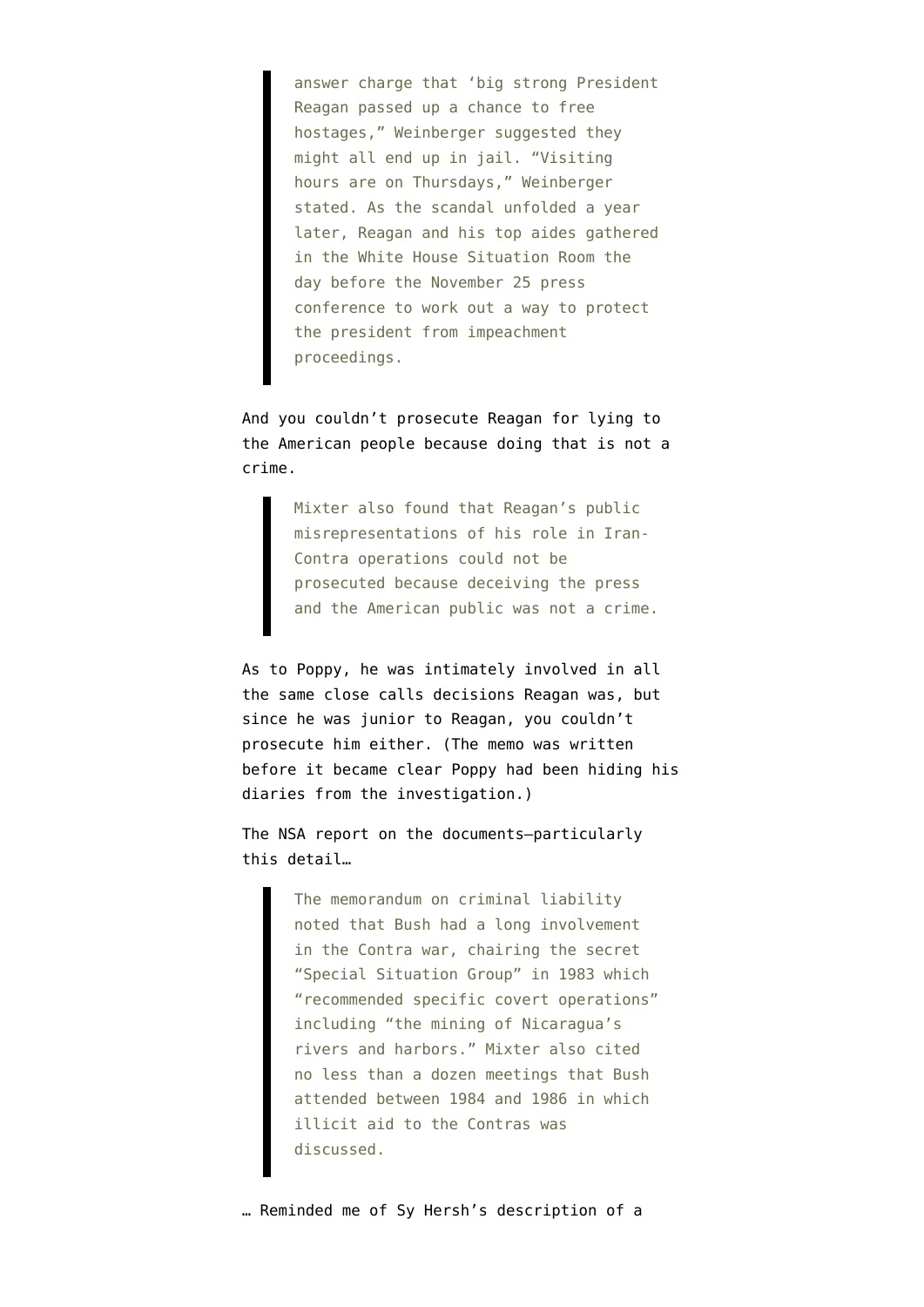meeting at which the Iran-Contra dead-enders in the W Administration plotted how to improve on Iran-Contra.

> They set about and talking about how to sabotage oversight. And what is the model for sabotaging oversight? The model turned out to be the Bill Casey model. The Congress' hold, in the Constitution, over the executive is about money. Everything that's being spent must be approved by the Congress–even the most secret operation, there are secret committees in Congress that review it. And so the answer was, "let's run operations off the books. Let's find money elsewhere and the hell with Congress." And it was talked about as "this is the way to finally put those creeps in place." The contempt for Congress in the Bush-Cheney White House was extraordinary, just extraordinary. And it came out of Iran-Contra.

## [snip]

So what makes Bush-Cheney so interesting is that at some point, they had a meeting after 9/11 of the people who were in, in the White House, who worked in Iran-Contra–that would be Abrams and Cheney, and there were others involved who were also in the White House and they had a meeting of lessons learned, I'm telling you literally took place. They had a meeting with a small group of people who worked for Reagan and for George Bush when he was Vice President, his father, George Herbert Walker Bush, anyway.

And at the meeting, here were some of the conclusions: that the Iran-Contra thing, despite the disasters, proved you could do it, you could run operations without Congressional money and get away with it.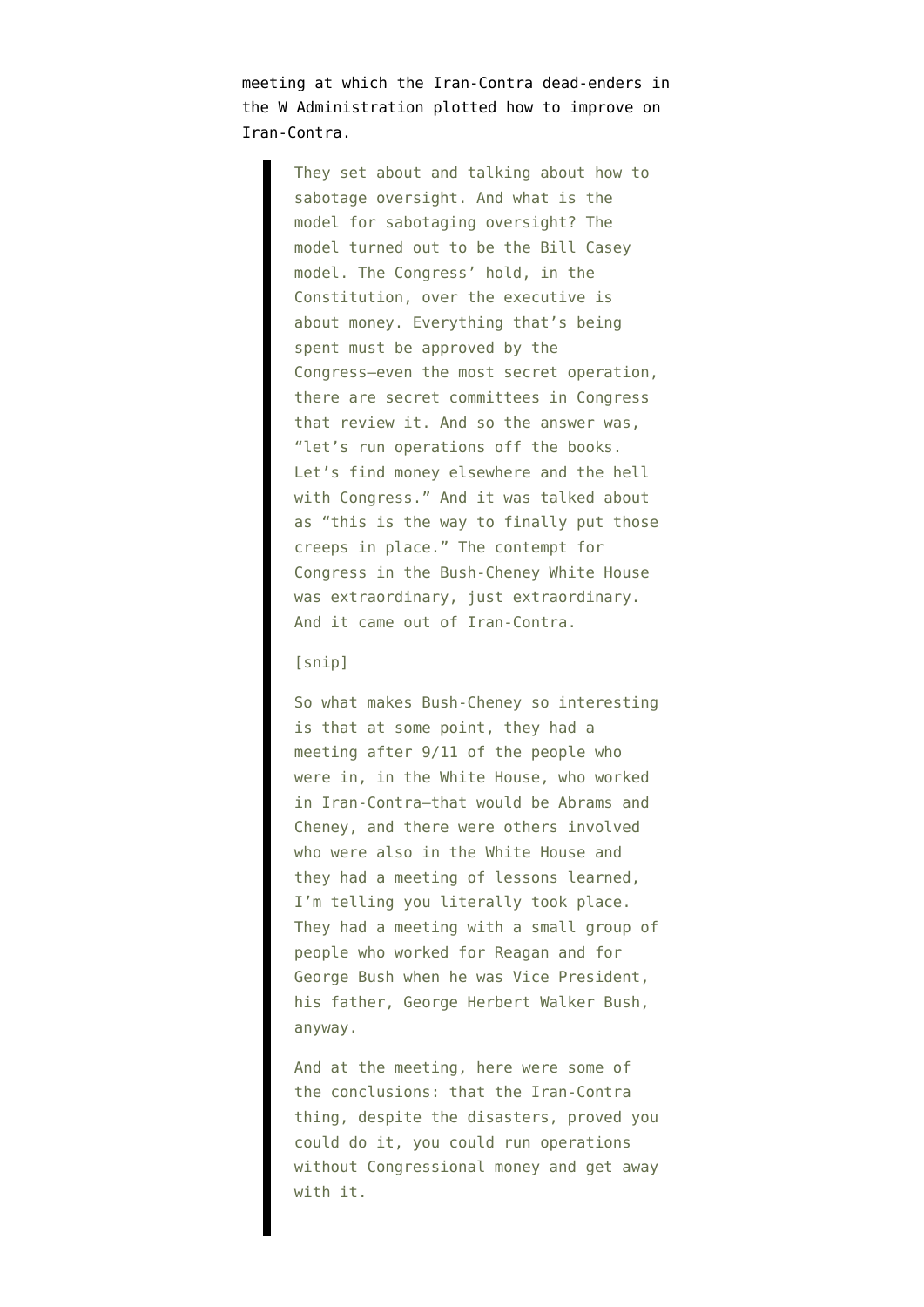The reason they got exposed, and this is what was said in the White House, there were too many people that knew too much–too many people in the military knew in '85 and '86, and too many people in the CIA knew, and Oliver North who you might remember what a great witness he was, was the wrong person to be running that. So what you do is you tell nobody. One of things Cheney wrote in his dissent to the Iran-Contra committee, Cheney said, "my god, Reagan was telling too many people too much, don't tell Congress anything. You don't tell the CIA much, you don't tell the military much, and YOU, Mr. Vice President, you're the Ollie North for this. We're going to run operations off the books and you're going to honcho them." And this is what they did. And this is what is still left to be reported, this kind of stuff, this kind of extraordinarily contemptuous attitude towards the Constitution. [my emphasis]

Turns out Cheney's former boss, Poppy, was involved intimately in the original, as Cheney likely knew from his role in covering up Iran-Contra on the Congressional investigation of it Though interestingly, his bio focuses on his role in briefings as member of Republican House leadership. Cheney happened to be briefed in John Poindexter's first alert to Congress of the scandal on November 12 because "apparently [he] was the only member of the House Republican leadership still in Washington during the postelection period." Cheney also claims that at two meetings with just the Republican House leadership in December, Reagan lied about his knowledge of the events.

One more thing stuck out at me as I review the NSA report. Check out the documents recording efforts in the White House to cover up illegal money transfers (these were previously declassified, though NSA posted them as the most